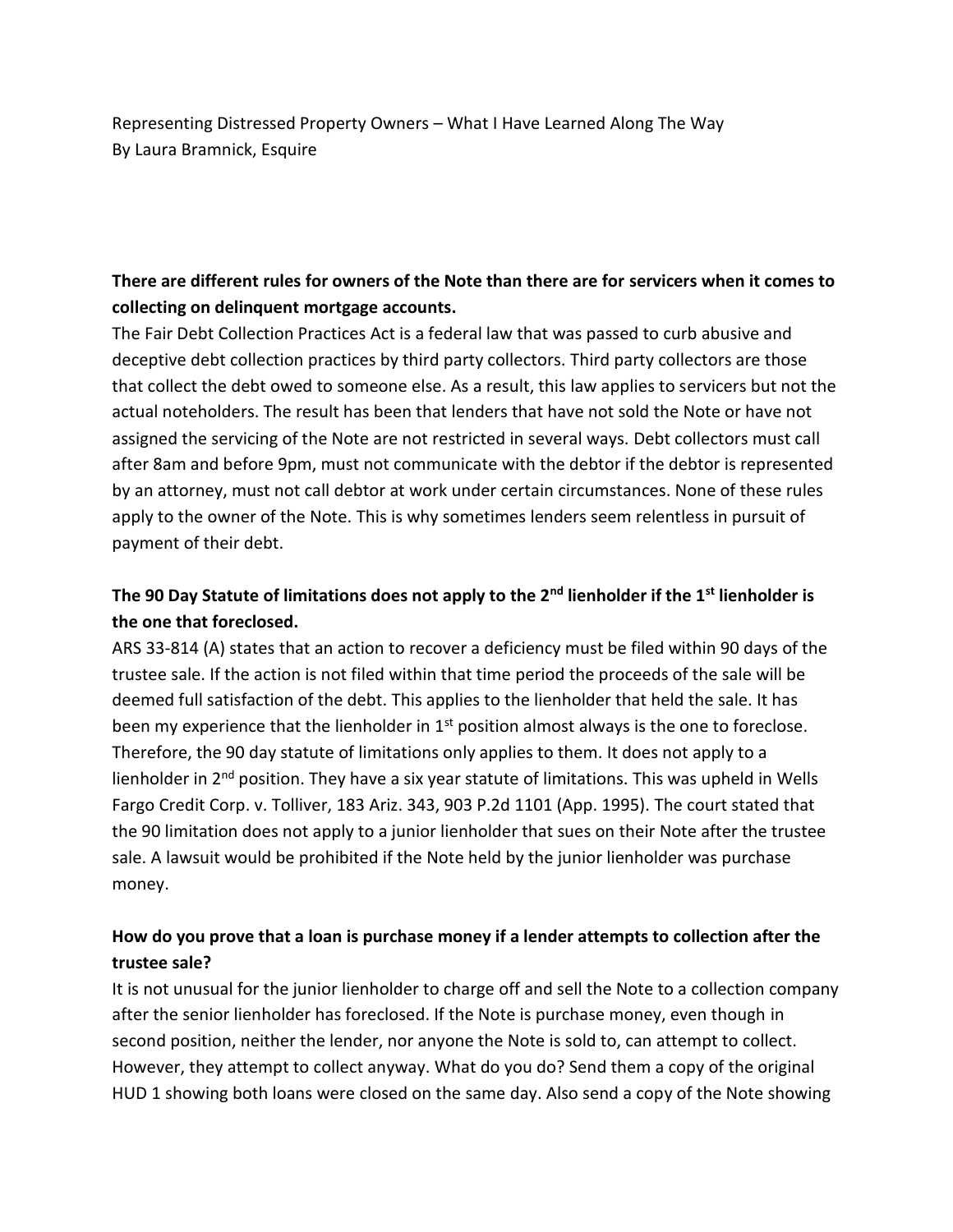that it is dated on the close of escrow. This should solve the problem. If not, the collection company is in violation of the Fair Debt Collection Practices Act because they are collecting on a debt that is not owed. There are penalties for this.

## **The Arizona Anti Deficiency Statute applies to investment properties and second homes as well as primary residences.**

I am surprised when I consult with clients or speak to real estate agents and brokers how many believe that our statute only applies to a primary residence. The statute applies to all property that is 2.5 acres or less, single or two family dwelling that someone has lived in. It does not state that the protection only applies to a primary residence. Therefore, investment properties and second homes are afforded the same protections under Arizona law. There is currently different income tax treatment on forgiven debt for a primary residence but that is a federal, not a state law.

#### **Insolvency is not bankruptcy as far as the IRS is concerned.**

The direct result of negotiating a short sale and getting the lender to agree to forgive any deficiency balance, or having a lender foreclose on a property that is protected by the anti deficiency statute, is a 1099. The IRS requires that lender to send a 1099 to the borrower if debt is forgiven. The 1099 can be a large amount because properties have lost so much value. Once a borrower knows the debt is forgiven they need to see what, if any tax exemptions apply. If the property was a primary residence and the mortgage loans were used to buy, build or improve the property, there is no need to worry. If however, this is not the case, many borrowers resort to the insolvency exemption. This, unlike the exemption for the primary residence, does not expire on December 31, 2012. Basically the IRS defines insolvency as liabilities exceeding assets. Unlike bankruptcy, assets include IRA, 401K and other pensions. The IRS has an insolvency worksheet on their website. It is in the online pamphlet that explains Cancellation of Debt. Once the worksheet is filled out, the borrower can determine the amount that liabilities exceed assets. The tax exemption only protects the borrower from taxes to the extent of the insolvency. In other words, if a borrower receives a 1099 for \$150,000 but is only insolvent by \$100,000, he will have to pay taxes on \$50,000. It is strongly recommended that the borrower seek advice from a tax attorney or CPA in this situation.

# **All credit, good and bad, stays on your credit report for seven years, except bankruptcy which stays on for ten years.**

Clients are very concerned about their credit. Missing mortgage payments, short sale, and foreclosure all have a negative impact on credit. Most think that their credit will be ruined for seven years if they experience foreclosure. The foreclosure will appear on their credit report for seven years, as will any payments they missed for other debts. What will also appear on their